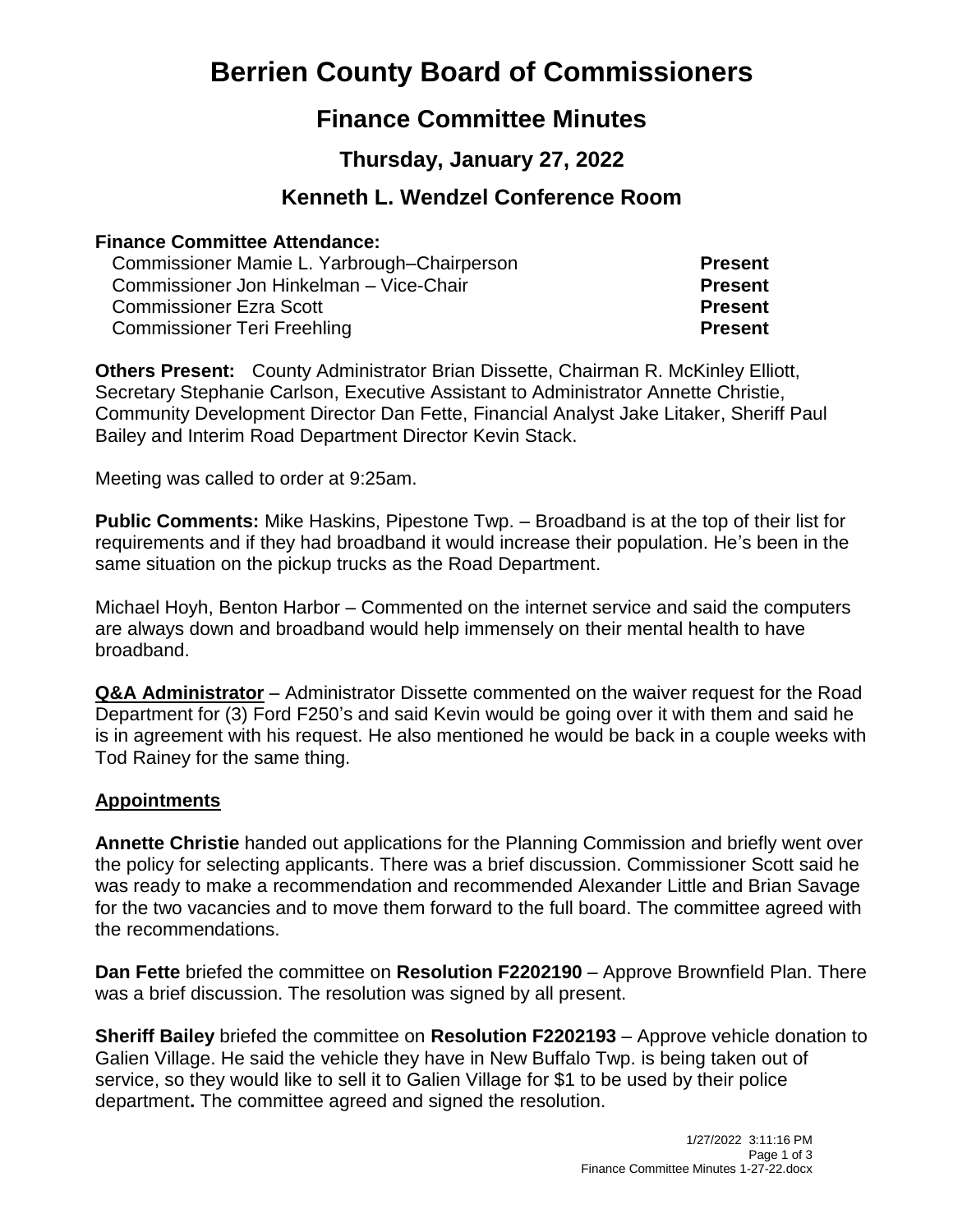### **Bid Openings**

**Jake Litaker** opened **Bid 2022-007** – Portable Traffic Signal, Road Department. There was only one bid received from Horizon Signal for \$71,850. Commissioner Scott said before sending the bid back to the department, he wanted to know why we were spending \$71,000 for a traffic signal instead of renting them. Kevin gave a brief explanation. Commissioner Scott motioned to refer the bid back to the department with the approval to move forward if they are an approved responsible bidder that meets specifications and requirements, supported by Commissioner Freehling. Motion carried.

Jake went over a bid received late that was opened last week for **Bid 2022-009** – Steel Blades, Road Department, and asked the committee how they wanted to proceed. The Vendor had paid for overnight delivery with pickup on the 17<sup>th</sup> and to be delivered on the 18<sup>th</sup>. The bid was due on the 19<sup>th</sup> and wasn't delivered to the County until the 21<sup>st</sup>. The committee agreed it wasn't the vendor's fault that it was received late and agreed to open the bid. The bid was from Winter Equipment Company for \$33,408. There was only one other bid received last week from Truck & Trailer Specialties for \$39,072. Commissioner Scott motioned to refer the bid back to the department and move forward with the lowest bid, supported by Commissioner Freehling. Motion carried. Kevin Stack was at the meeting and said he would move forward with the lowest bidder, Winter Equipment Company for \$33,408.

#### **Committee Business**

Kevin briefed the committee on the Waiver Request for (3) Ford F-250 Crew Cab Trucks. He stated this previously went out for bid and didn't receive any bids. MiDeal currently has 4 units he can order through Ford, but only needs 3. Commissioner Hinkelman recommended he try to get all 4 considering the difficulty in getting vehicles. The committee agreed with Commissioner Hinkelman. Kevin said he would have to check with MiDeal to see if all 4 are still available. The Request for Waiver was approved by the committee.

Commissioner Scott motioned to approve the minutes from Thursday, January 20, 2022, supported by Commissioner Freehling. Motion carried.

#### **Resolutions signed by Committee:**

F2201016 – Approval of Weekly Bills F2202190 – Approve Brownfield Plan F2202193 – Approve vehicle donation to Galien Village

The committee gave concurrence to move the above resolutions to the full board for action.

Meeting Adjourned: 10:23

Respectfully Submitted,

Stephanie Carlson Financial Services